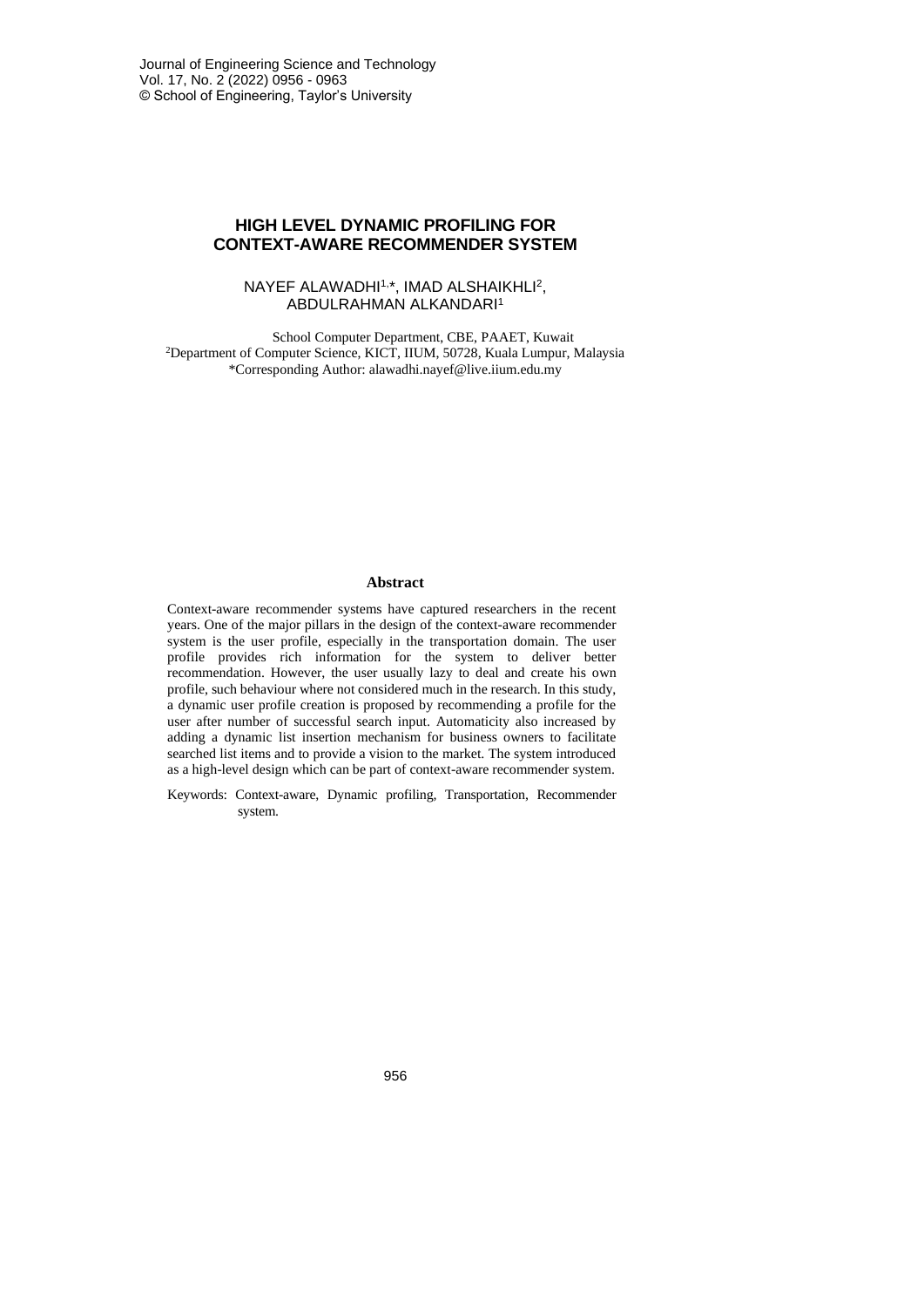## **1. Introduction**

Context-aware recommender systems (RS) are systems that attracted researchers in the recent years [1-3], in particular in smart cities, where contextual information about a driver become valuable to contribute on a smart ecosystem environment.

This information is utilized by different systems in an integrated manner with the existence of multiple processes [4]. The acquisition process of contextual data requires accurate and efficient mechanisms such that reliability can be achieved when data are mapped for each user/driver [5].

Context-aware RS is a system that recommends locations, products and/or services/items to a user (in this case a driver in the transportation domain). Richness of data about a driver such as location, time and profile can determine level of successful recommendation [6]. Absence of these data can degrade the recommender engine outcome. With a given profile of user and a target service/item, RS can predict users' rating for that service/item which indicates the degree of his/her preference towards the item. [7]. A user profile can be defined as a structured data representation that is used to obtain characteristics about a user [8].

On the other hand, the user usually not so enthusiasm about creating a profile for something that she/he may use once. Major users definitely fall under lazy model theory [9], where the user with minimum efforts wants to achieve his goals specially when selecting product or service.

There are researches that address the profile issue and how to enrich it with accurate information [6, 10, 11]. The user profile can be viewed from two major perspectives: the context-aware RS can utilize the user profile without the user knowing that a profile is already created for him. The other view is that the user can have access to a profile that she/he already created. However, not only the profile information is important but also how the user accept a profile is another major concern since it represents his preferences. For letting the user to engage with less possible effort, there is a need for automatic profile creation. The existence of automatic profile creation was discussed and studied from the point of view where the user has no choice but accepting the automated profile construction, but this had created problems when the RS deliver unsatisfied recommendations [12]. A challenge can exists if a user is not happy with the profile created to him, such incident can cause a level of engagement (by the user) that could be eliminated and a process (by RS) that could be avoided.

From business side, there is a need to understand what the user wants in future, by for example analyse keywords associated with his search query [13]. Such analysis can deliver better vision for user intent. Researches on this field have focused on developing search recommendation frameworks to enhance the outcomes of the search [13], but less focused on the interaction level between available items/services for search and the automaticity of inserting new searchable items/services.

As a result, we propose a new user profile creation algorithm that overcomes the highlighted concerns in order to deliver an enhanced experience for automated profile construction for drivers/users especially in the transportation domain.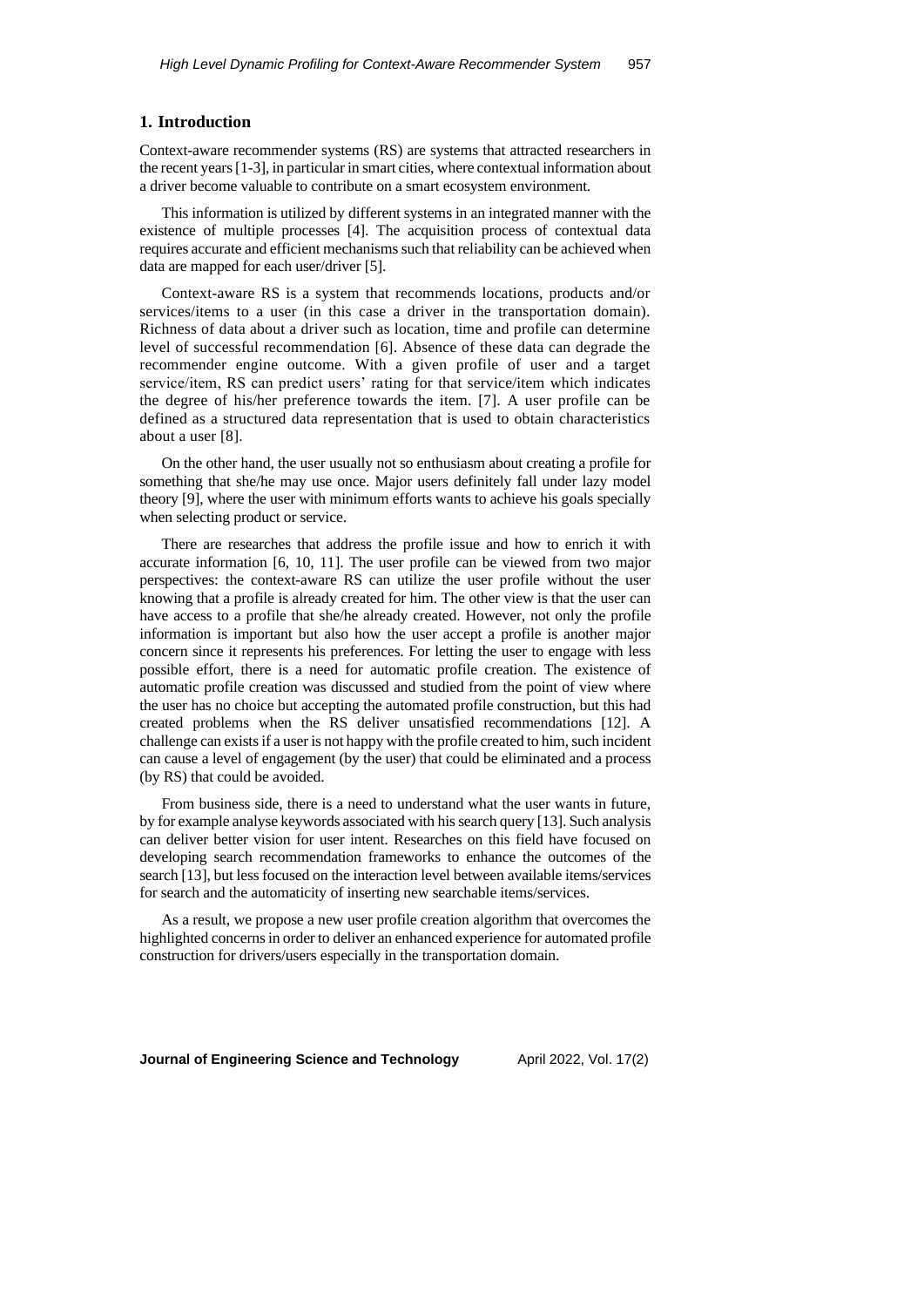The major contributions of this paper are to propose a high-level dynamic profiling algorithm and to propose dynamic insertion algorithm that both can be used as part of context-aware RS in transportation domain.

The remaining parts of the paper is organised as follows. Related work is discussed in Section 2 and proposed approached is presented in Section 3.

### **2. Related Work**

In this section related and recent studies are reviewed to investigate profile consideration in the context-aware recommender systems/frameworks.

Hoque et al. [14] proposed a recommendation system based on profile adaptation and context awareness for tourism. The main aim of the system is to suggest a series of locations and their routes to a user based on their personality, profile preferences, and location. They introduced two main algorithms, one of them is associated with user profile that was manually created by the user. After having the profile ready, the algorithm is ready to recommend point of interest. The system lacks the automaticity of profile generation.

A context-aware chatbot was introduced by Clarizia et al. [15]. The aim of the system is to recommend contents and services according to tourist profiles and context. In this system, context-aware manager component is responsible to maintain user profile. However, authors did not consider automatic generation of user profile.

Khazaei and Alimohammadi [11] proposed a context-aware recommender system based on group-oriented location. The main objective of the system is to recommend a number/list of interesting locations for a group by analysing the preference profile of each group member within a location category. The system then creates a group profile which indicates the types of categories selected by the group. Even though the group profile can be built automatically, however, the system highly depends on coexisted users' profiles such that the study assumes for each user there is a profile created manually.

High level online recommender system for accessible tourism destinations based on modular design was proposed by Brodeala [16]. The aim of the study was discussing the possible creation of a RS to support accessible tourist by recommending accessible destinations. Moreover, the RS under study can ease the process of end-to-end trip planning for people with disabilities. The author provided decent discussion about the importance of user profile and how it can assist the recommender system in delivering the needed locations for accessible people. The user profile was identified as second major pillar in the proposed system. However, the author focused on how to model user profile, the ability to link user profile with content and analysing user profile creation but did not focus on the automaticity of profile creation and profile acceptance.

### **3. Proposed Approach**

In this section, the proposed approached is detailed. Major building blocks of the proposed system are (the driver, the feedback from the driver, knowledge base (KB), data collecting devices, user interface, KB monitoring, a dynamic profiling mechanism, see Fig. 1.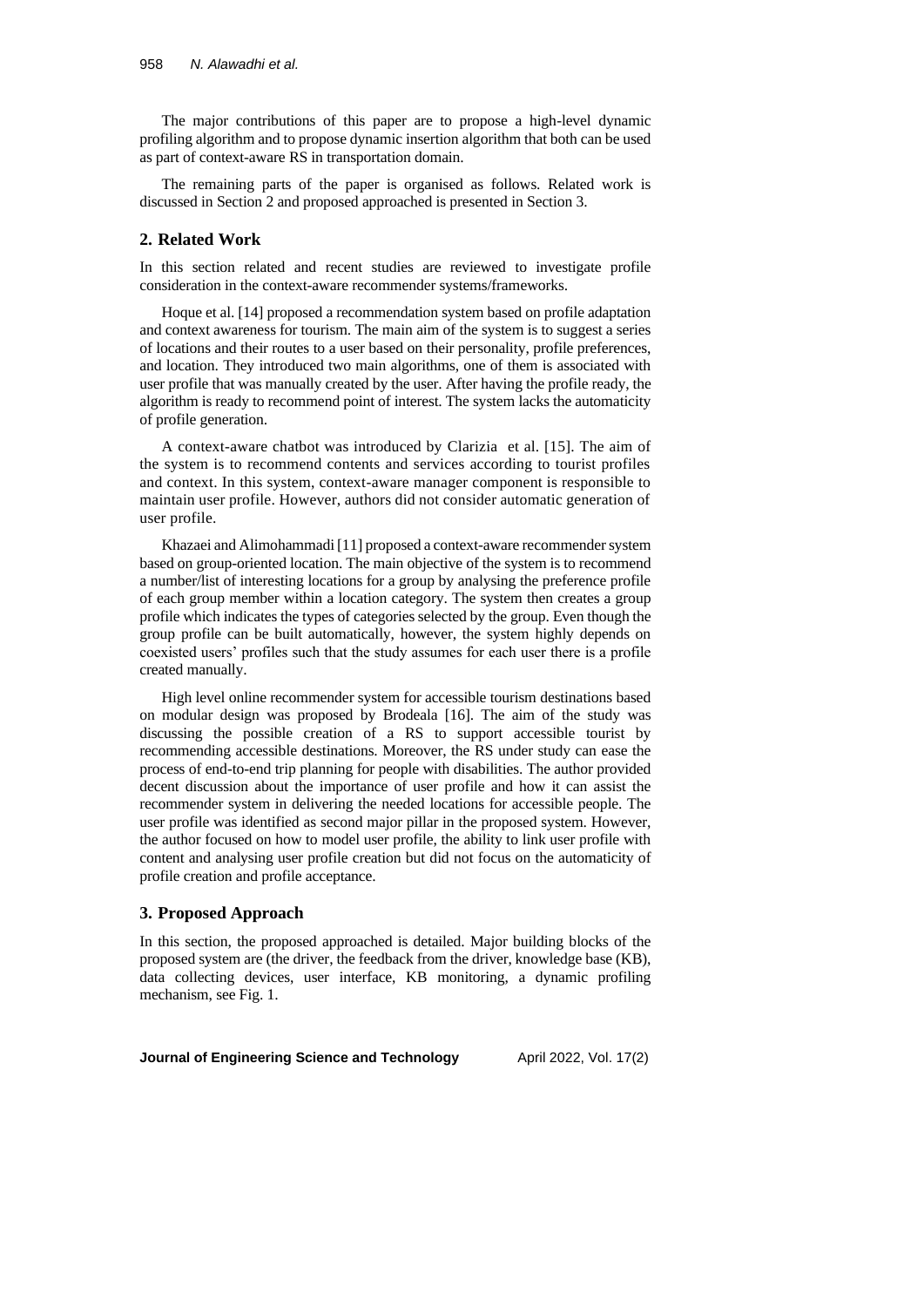

**Fig. 1. High level building block of the context-aware system architecture.**

### **3.1.Context-aware system architecture**

In order for the system to operate it requires data coming from the user which is in the form of searched keyword. Moreover, the system needs business owners to setup and input their list of items/services in the intended searchable database. The user interface allows the user to do a search for an/a item/service. The searched keyword is a critical element that feeds the KB. KB is the searchable database including collection of items/services associated with different business owners. Each item/service has a counter that is monitored by KB monitoring element. The monitoring element is responsible to check threshold value (predetermined by business owners during setup phase) for each item/service and compare it with its associated counter in the KB. As users search in real-time the system autonomously starts acquiring data and performs major dynamic operations.

Driver's feedback and input are associated with two mechanisms: users' dynamic profiling and business owner's dynamic list insertion.

### **3.2.Users' dynamic profiling**

Every time a user starts searching, the query output will be monitored such that if it is available or not and then will be stored in the database with his created profile. If the output for an item is found, then an action or more occur according to the output value that is based on a matched matrix as depicted in Fig. 2.

After number of searches (considering outputs (1) and (3)), the user's profile of interest (including items/services) will be recommended to him as user profile. He/She can either accept or reject this profile (after reviewing it). For fives successful searches in a week, the user's profile is ready for recommendation. This condition is placed to avoid cold start problem. The number 5 will be reduced after one month since the first recommendation has triggered in the system (see Table 1 for reduction details).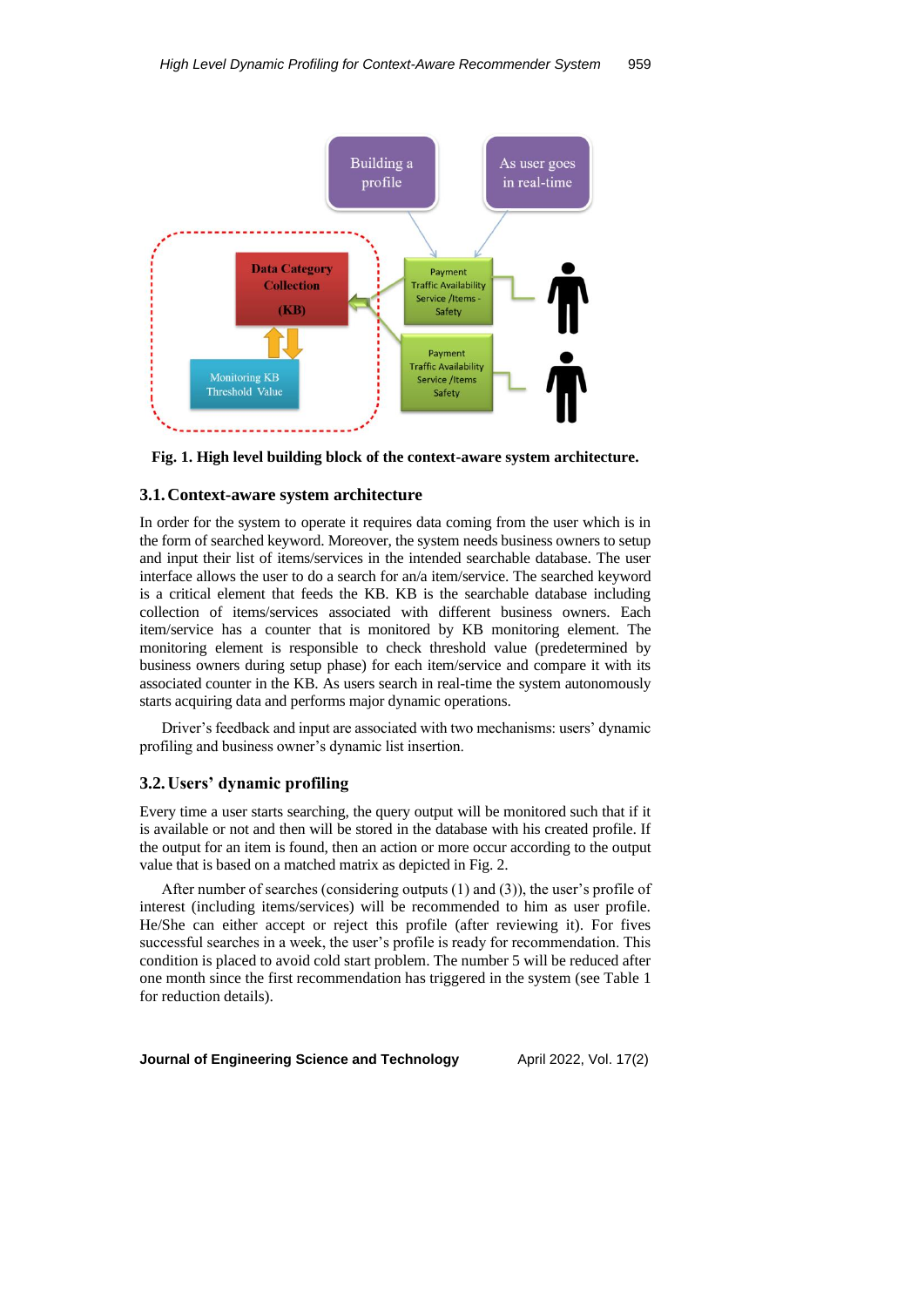|                        |     | ves | no |
|------------------------|-----|-----|----|
| Match found in all     | ves |     |    |
| business owners' lists | no  |     |    |

if (yes, yes) then output =  $(1) \rightarrow$  update user profile

if (yes, no) then output = (3)  $\rightarrow$  update business owner list & user profile if (no, no) then output = (4),  $\rightarrow$  update business owner list

**Fig. 2. Matching matrix for search output.**

**Table 1. Successful search attempts reduction mechanism.**

| <b>Reduction period</b> | <b>Reduction amount</b> |
|-------------------------|-------------------------|
| After one month         | $-1$                    |
| After two months        | $-2$                    |
| After three months      | -3                      |

The intended profile will be regenerated for number of times to the same user. The regeneration depends on average number of rejections (until the time of profile acceptance) as depicted in equation 1.

$$
ANDPR = \frac{\sum_{i=1}^{n} r_p}{n} \tag{1}
$$

where *ANDPR* represents the average number of offers for the dynamic profile that have been rejected by the users. n is the number of users and  $r_p$  is the sum of all rejected dynamic profiles. Figure 3 shows the pseudocode for the dynamic profiling algorithm (Algorithm 1 ANDPR).

In addition, the users' feedback can also provide rich information for the business owners profiles. In this case feedbacks from users' queries are used to deliver number of searches for a particular item/service and to deliver the average of rejected offers.

| Algorithm 1 ANDPR |                                                      |                                              |  |  |
|-------------------|------------------------------------------------------|----------------------------------------------|--|--|
| Input:            | User search terms $U_s$ ;                            |                                              |  |  |
|                   | Available items/services set $S$ ;                   |                                              |  |  |
|                   | <b>Output:</b> List of needed items/services $L_m$ ; |                                              |  |  |
| 1: ARR            |                                                      | //Average rejection rate                     |  |  |
| 2: $avgRejcntr=0$ |                                                      | //initializing the main rejection counter    |  |  |
|                   | 3: $L_m$ [2d dynamic array]=0                        | //initializing 2d dynamic array where each   |  |  |
|                   |                                                      | //user has search list                       |  |  |
| 4: YesNoVal       |                                                      | //matrix value                               |  |  |
| 5: searchCntr     |                                                      | //Global counter variable for each user      |  |  |
| 6: BPThr          |                                                      | //Business owner set a local threshold value |  |  |
|                   |                                                      | //for each item/service                      |  |  |
| 7: ThrCntr        |                                                      |                                              |  |  |
| 8: Get user ID    |                                                      | // $check$ if user is new or not             |  |  |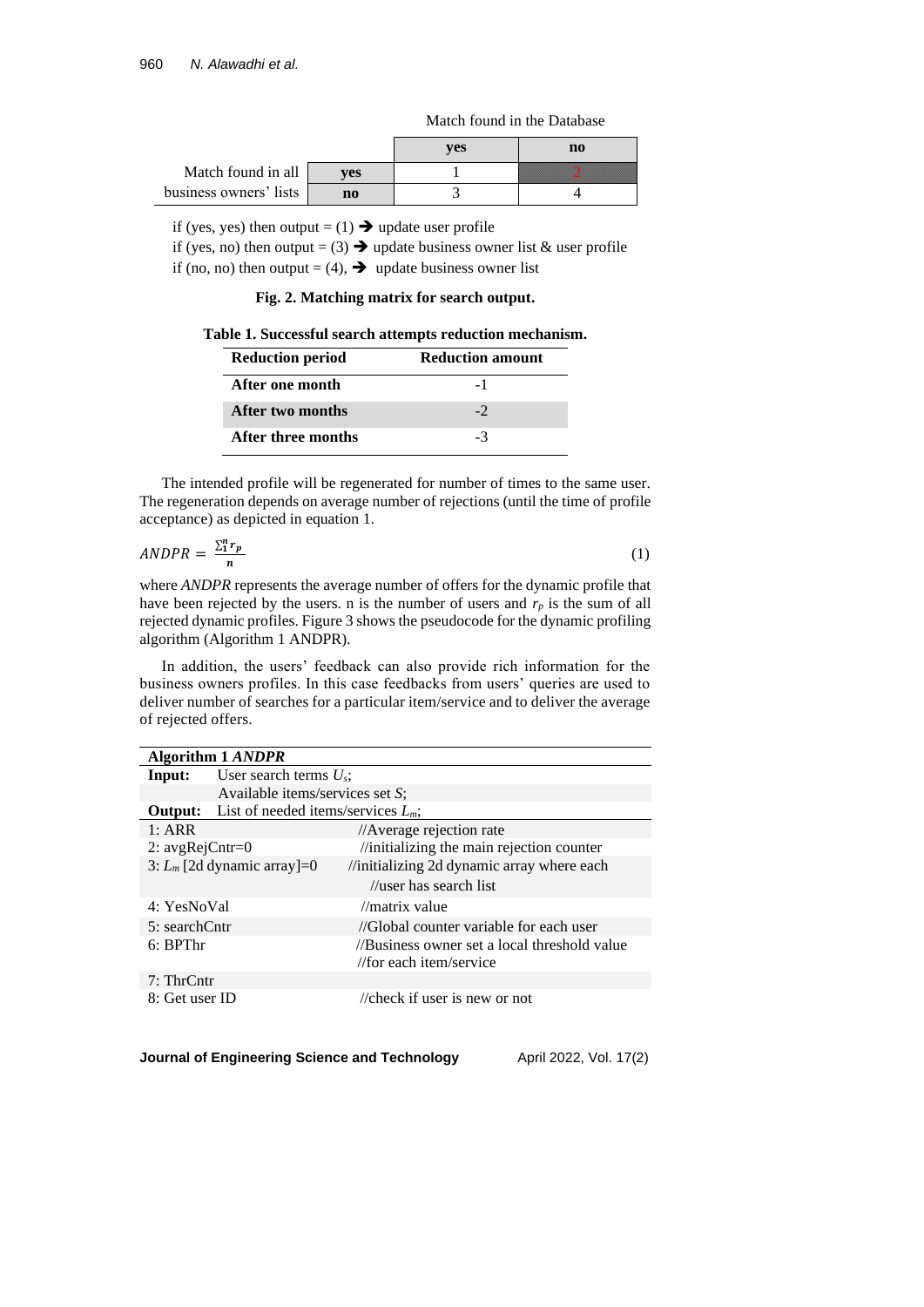| 9:  | <b>if</b> ID not matched <b>then</b>  |                                                         |
|-----|---------------------------------------|---------------------------------------------------------|
| 10: | create new ID for user                |                                                         |
|     | $11:$ end if                          |                                                         |
| 12: | for each $u \in U_s$ do               |                                                         |
| 13: | <b>if</b> $(f(u) = 1)$ then           | //based on matched matrix from search                   |
|     |                                       | //function $f$                                          |
| 14: | update $(L_m)$ UP                     | //update user's temp profile who did the                |
|     |                                       | $\theta$ //query                                        |
| 15: | $searchCntr++$                        |                                                         |
| 16: | else if $f(u) = 3$ then               | $\frac{1}{10}$ //match found in DB and in some business |
|     |                                       | // <sub>owners</sub>                                    |
| 17: | update $(L_m)$ UP & BP                | //update user's temp profile $&$ business               |
|     |                                       | //owner list (who do not have the                       |
|     |                                       | $//$ them/service)                                      |
| 18: | $searchCntr++$                        |                                                         |
| 19: | $ThrCntr(u)++$                        | //updating the threshold value                          |
| 20: | else if $f(u) = 4$ then               | $\frac{1}{2}$ no match                                  |
| 21: | update $(L_m)$ BP                     | // updating all business profile                        |
| 22: | $ThrCntr(u)++$                        |                                                         |
| 23: | end if                                |                                                         |
| 24: | <b>if</b> search Cntr = 5 <b>then</b> | //Five search successful results                        |
| 25: | start recommendation i                |                                                         |
| 26: | end if                                |                                                         |
|     | $27:$ end for                         |                                                         |
|     | $27:$ end if                          |                                                         |

### **Fig. 3. ANDPR algorithm.**

### **3.3.Business owner's dynamic list insertion**

To increase level of automaticity in the system, a dynamic list insertion method is introduced.

Business owner usually list their items/services in a shared database such that the user can check their availability during the search process. In case the business owner does not want to place all items/services into the shared database (for example the business owner wants to understand the market before placing such an item/service), then the business owner (admin in his case) can enable a feature in the system called dynamic list insertion.

This feature will be optionally available for the admin such that it allows the user to search for items/services not listed in the shared database. The dynamic list insertion algorithm detects each search process for item/service not listed in the shared database and save it with a counter. The counter then is compared with a threshold value predetermined by the admin. The admin/business owner will be notified when new item is inserted in his items/services list. Figure 4 shows the algorithm flowchart.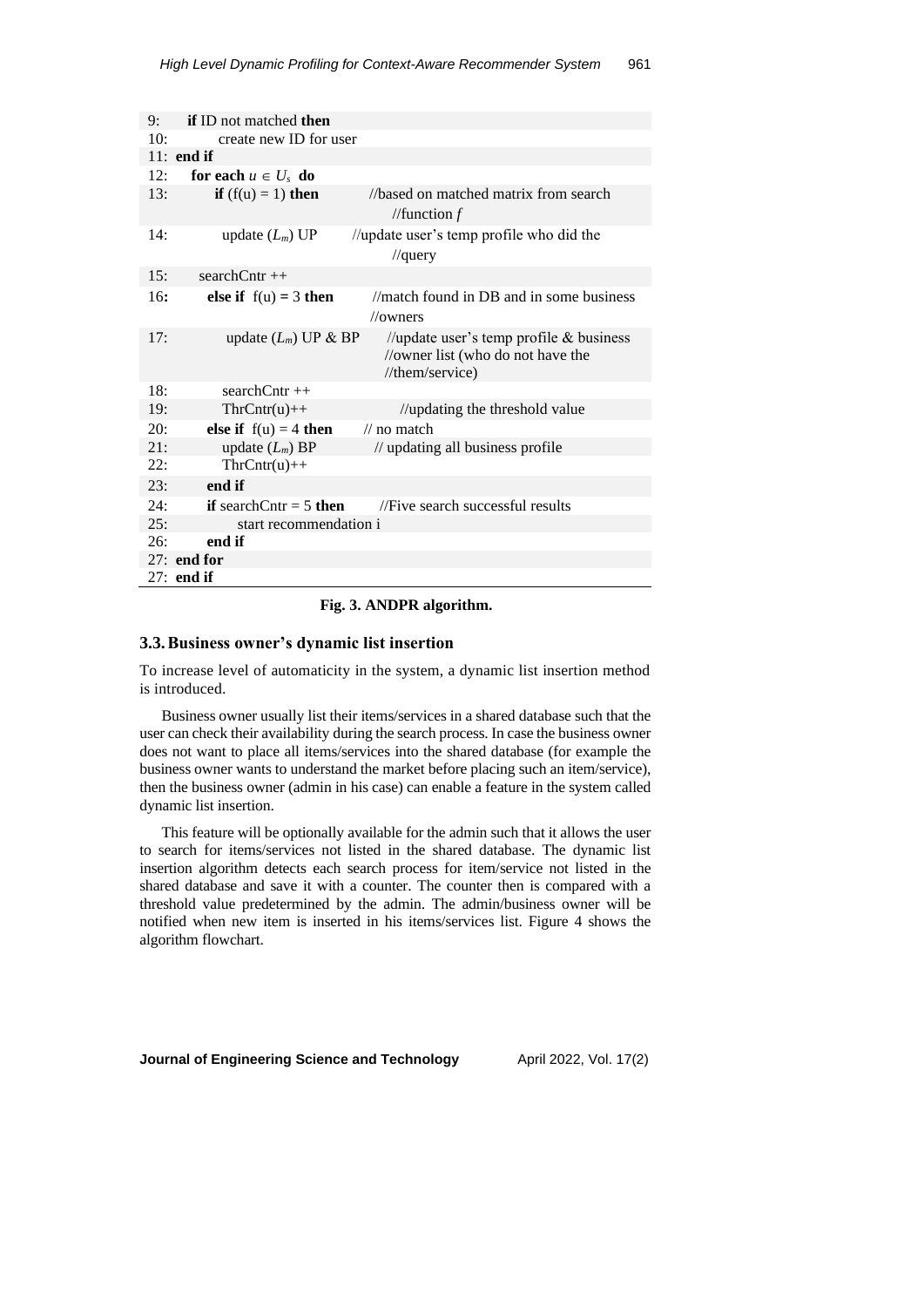

**Fig. 4. Dynamic list inserting algorithm flowchart.**

## **4.Conclusions**

Context-aware recommender system requires rich information from the user in order to deliver close recommendation to the user. It is challenging how to acquire the needed information from the user as he goes while doing a search or in the move between locations. Dynamic user profiling mechanism delivers a profile template for the user and takes away a hassle process from him. However, the mechanism requires testing to investigate proposed parameters. Furthermore, the dynamic list insertion mechanism can provide a level of market vision, where the business owner may not need to introduce all what he has on the market before sensing the users' requirements. Both mechanisms are useful, however, they can be also enhanced by incorporating other aspects such as privacy, availability, and artificial intelligence.

### **References**

1. Renjith, S.; Sreekumar, A.; and Jathavedan, M. (2020). An extensive study on the evolution of context-aware personalized travel recommender systems. *Information Processing and Management*, 57(1), 102078.